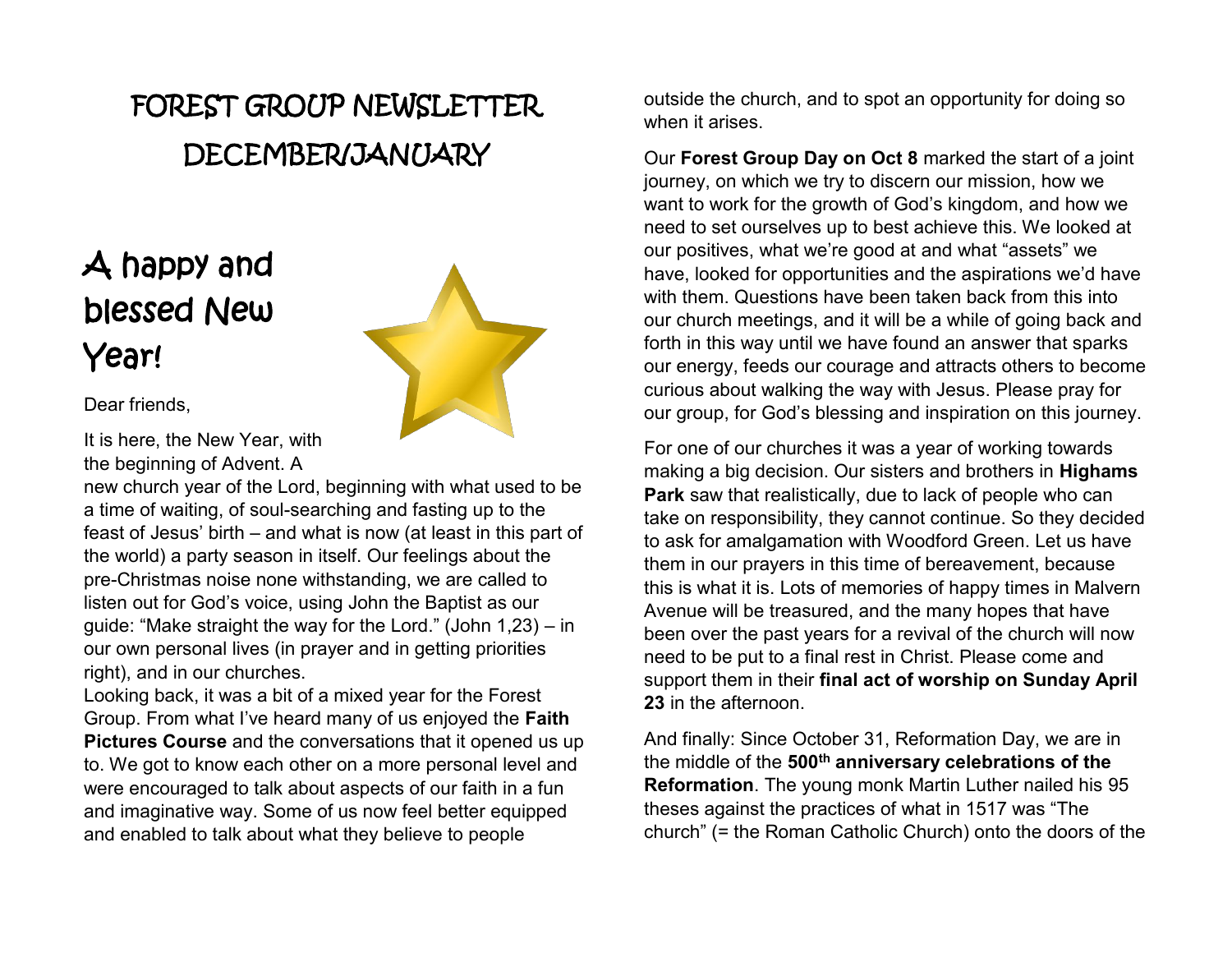church in Wittenberg, Germany. This was the beginning of nothing less than a revolution, changing the world as it was and giving birth to the "priesthood of all baptised", their right and ability to read the Bible for themselves in their own language and interpret it with the help of the Holy Spirit. Germany's churches these days are full of special events honouring and reflecting upon this occasion, and the biannual church convention "Deutscher Evangelischer Kirchentag" ([www.kirchentag.de/english.html\) from 24-28](http://www.kirchentag.de/english.html)%20from%2024-28) May 2017 is going to be in Berlin and Wittenberg, all around this anniversary. A fantastic church experience (also) outside of church walls, with loads of talks/events in English as well. Who wants to come with me/us??

Watch out for local events around this remarkable commemoration.

With blessings, and wishing you all a happy New Year of the Lord. May our Lord guard and guide us on our way, and inspire us with His new life.

Yours in Christ,

**Ulrike**

# **SERVICES FOR DECEMBER & JANUARY**

### **(All services commence at 10.30 am unless otherwise stated)**

# **Chingford**

- 4th **Morning Worship with Holy Communion and Prayers for Healing** led by Revd Ulrike Bell (monthly collection for London Church's Refugee Fund)
- 11th 9.45 **Service of Holy Communion**

#### 10.30 **Youth and Christmas Gift service** led by Revd Richard Mortimer (gifts for Branches Homeless Hostel)

- 18<sup>th</sup> Morning Worship led by Steven Neville
- 24th **6.00 pm Christmas Eve Carol Service & Nativity Play** led by Revd Ulrike Bell
- 25th **Christmas Day Service** led by Revd Richard Mortimer. Other Forest Group Churches are invited (Collection for URC Ministers' Widows & Orphans Fund)

## **January**

- 1st **Morning Worship with Holy Communion and Prayers for Healing** leader to be announced (monthly collection tba)
- 8th **Morning Worship with Holy Communion and Prayers for Healing** led by Revd Richard Mortimer *(including induction/ ordination of elders followed by Church Meeting)*
- 15th 9.45 **Service of Holy Communion Youth service** led by Revd Ulrike Bell
- 22nd **Morning Worship** leader to be announced
- 29th **Morning Worship** leader to be announced
- 5th *Morning Worship with Holy Communion and Prayers for Healing leader to be announced*

# **Highams Park**

- 4th **Morning Worship** led by Trevor Cottrell
- 11th **Morning Worship with Holy Communion** led by Revd Kevin Swaine
- 18th **4.00pm Service of Lessons and Carols** led by Revd Richard Mortimer
- 25<sup>th</sup> No service at Highams Park

## **January**

1st **Morning Worship with Holy Communion at Woodford Green** led by Revd June Colley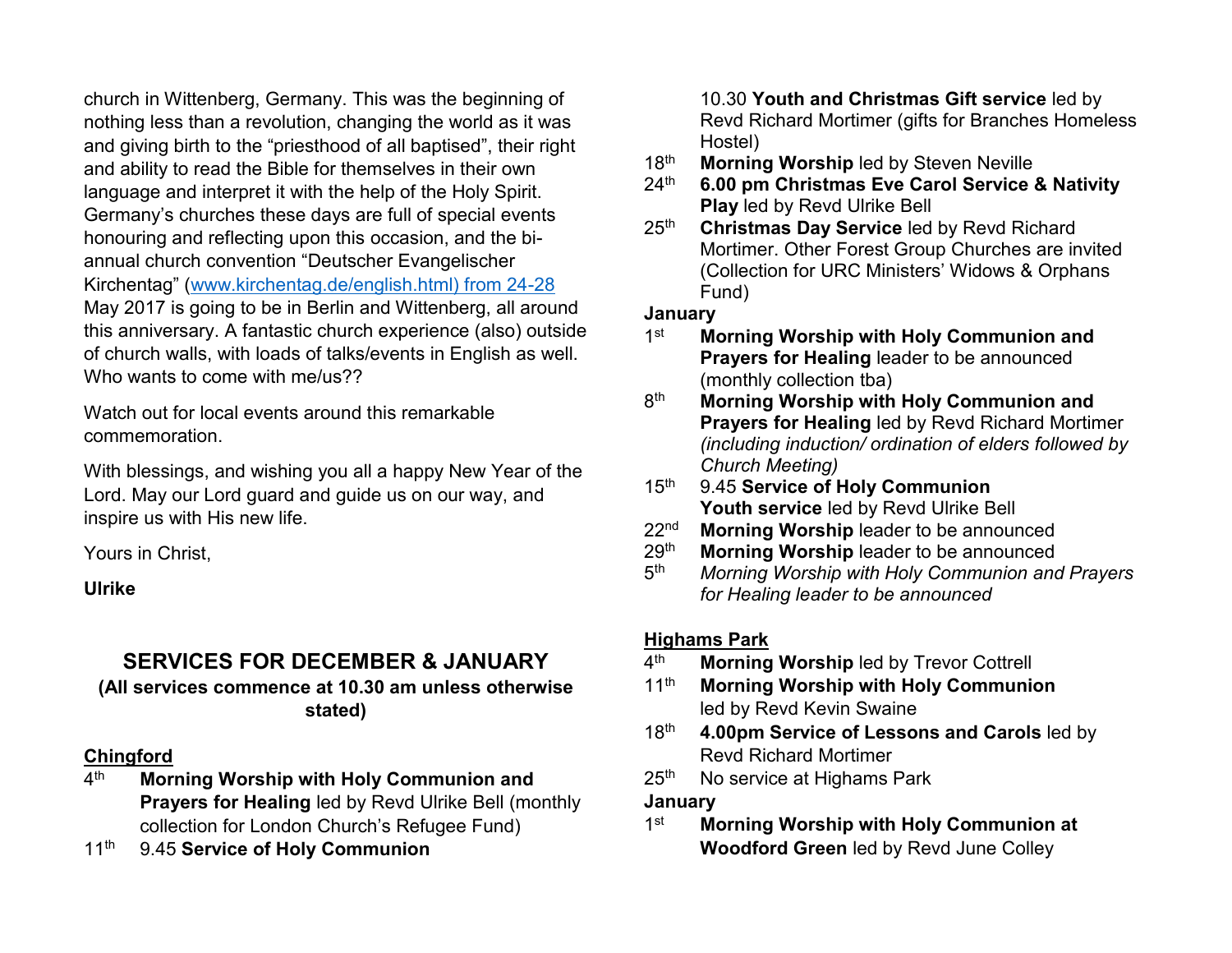- 8th **Morning Worship** leader to be announced
- 15th **Morning Worship** led by Revd Richard Mortimer
- 22nd **Morning Worship** leader to be announced
- 29th **Morning Worship** leader to be announced
- *5th Morning Worship leader to be announced*

## **Ray Lodge**

- 4th **Toy Service** led by Revd Jane Mortimer
- 11<sup>th</sup> Morning Worship with Holy Communion led by Trevor Cottrell
- 18th **Service of Lessons and Carols**
- 25<sup>th</sup> No service at Ray Lodge

## **January**

- 1<sup>st</sup> No service at Ray Lodge
- 8th **Morning Worship with Holy Communion** led by Revd Kevin Swaine
- 15th **Morning Worship** led by Revd Ann Woodhurst
- 22nd **Morning Worship** led by Revd Richard Mortimer
- 29th **Morning Worship** led by the Elders
- *5th Morning Worship led by Trevor Cottrell*

# **St. James', Buckhurst Hill**

- 4th **Morning Worship with Holy Communion** led by Keith Brame (Communion Offertory for Ubuntu Unleashed)
- 11th **Gift Service** led by Revd Jane Mortimer
- 15th **6.30pm Gift Service for Uniformed Organisations** led by Revd Richard Mortimer
- 18th **Service of Lessons & Carols** led by the Worship Group
- 25<sup>th</sup> No service at St. James

# **January**

1<sup>st</sup> No URC service at St. James

- 8th **Morning Worship with Holy Communion** led by Revd Jane Mortimer (Sacramental Offertory for London City Mission)
- 15th **Morning Worship** led by Revd John Steele *(Eco Committee meeting follows this service)*
- 22nd **Morning Worship** led by Revd Clare Wilson
- 29th **Morning Worship** led by Revd Richard Mortimer *(Church Meeting follows this service)*
- *5th Morning Worship with Holy Communion led by Revd Kevin Swaine*

# **Woodford Green**

- 4th **Morning Worship with Holy Communion** led by Revd Richard Mortimer
- 11th **Morning Worship** led by Revd Ulrike Bell
- 18th **Service of Lessons and Carols**
- 24th **4.00pm Christmas Eve Nativity Carol Service**
- 25<sup>th</sup> No service at Woodford Green

# **January**

- 1st **Morning Worship with Holy Communion** led by Revd June Colley
- 8th **Morning Worship** led by Revd Ulrike Bell 4.00pm **Messy Church returns!**
- 15th **Morning Worship** leader to be announced
- 22nd **Morning Worship** led by Revd Kevin Swaine (*Church Meeting after the service)*
- 29th **Morning Worship** led by Revd June Colley
- *5th Morning Worship with Holy Communion led by Revd Richard Mortimer*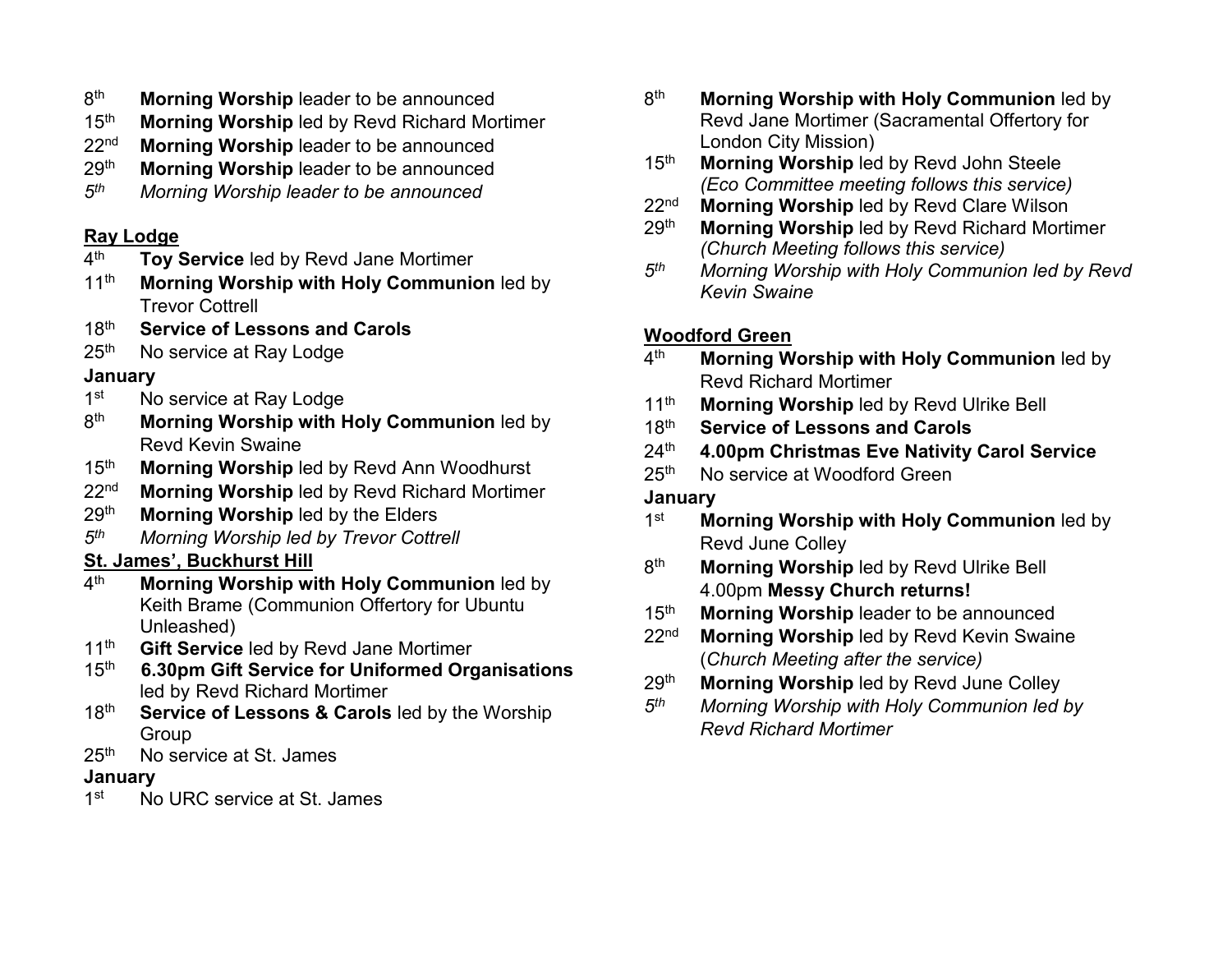# **CALENDAR FOR DECEMBER 2016**

Thursday 1st **St. James'** 7.30pm Elders' Meeting in Church room Friday 2nd **Ray Lodge** 2.00pm Knit & Natter Group **St. James'** 4.15pm-4.45pm Carol Singing in Queen's Road Saturday 3rd **Chingford** 9.45am Christmas Fair Monday 5th **Forest Group Advent Study Group at St. James'** 11.00am & 8.00pm in the Church Room **St. James'** 2.00-3.30pm Craft/Prayer Group Tuesday 6th **Forest Group Coffee Morning** 10.30 am in Woodford Green Manse **Woodford Green** 8.00pm Elders Meeting at manse Friday 9th **Ray Lodge** 2.00pm Neighbours' Club – Carols and Mince Pies Monday 12th **Forest Group Advent Study Group at St. James'** 11.00am & 8.00pm in the Church Room **Woodford Green** 2.30pm Jubilee Club Christmas Tea Party Friday 16th **Ray Lodge** 2.00pm Knit & Natter Group Saturday 17th**St. James'** 6.30pm Carols and Mince Pies in the Church Room Monday 19th **St. James'** 2.30pm Carol Singing at Loughton Hall Weds 21st **St. James'** 5.30pm-6.30pm Carol Singing at Buckhurst Hill Station in aid of Redbridge Single Homeless Project Friday 23rd **Chingford** no coffee morning/prayers Friday 30th **Chingford** no coffee morning/prayers

# **CALENDAR FOR JANUARY 2017**

#### **January**

|                         | Thursday 5th Forest Group Winter Prayer Walk 11.00am               |
|-------------------------|--------------------------------------------------------------------|
|                         | <b>St. James' 7.30pm Elders' Meeting in Church</b><br>Room         |
| Friday 6 <sup>th</sup>  | <b>Chingford 11am Worship Group</b>                                |
|                         | Ray Lodge 2.00pm Knit & Natter Group                               |
| Sunday 8 <sup>th</sup>  | <b>Forest Group Messy Church at Woodford</b>                       |
|                         | Green 4.00pm                                                       |
| Monday 9th              | St. James' 2.00-3.30pm Craft/Prayer Group                          |
|                         | Tuesday 10 <sup>th</sup> Forest Group Coffee Morning 10.30 am in   |
|                         | <b>Woodford Green Manse</b>                                        |
|                         | <b>Woodford Green 8.00pm Elders Meeting at</b>                     |
|                         | manse                                                              |
| Thurs 12 <sup>th</sup>  | <b>Chingford 7.30pm Youth Council</b>                              |
| Friday 13th             | Ray Lodge 2.00pm Neighbours' Club (tba)                            |
| Thurs 19th              | <b>Chingford 8.00pm Elders meeting</b>                             |
| Friday 20 <sup>th</sup> | Ray Lodge 2.00pm Knit & Natter Group                               |
| Sunday 22 <sup>nd</sup> | Forest Group Council Meeting 2.00pm at                             |
|                         | <b>Woodford Green</b>                                              |
| Friday 27 <sup>th</sup> | Ray Lodge 2.00pm Neighbours' Club (tba)                            |
|                         | Saturday 28 <sup>th</sup> Forest Group Study Day at Woodford Green |
|                         |                                                                    |

## **February**

# Thursday 2nd **Forest Group Pulpit Supply meeting**  10.30am at Ray Lodge

Friday 3rd **Ray Lodge** 2.00pm Knit & Natter Group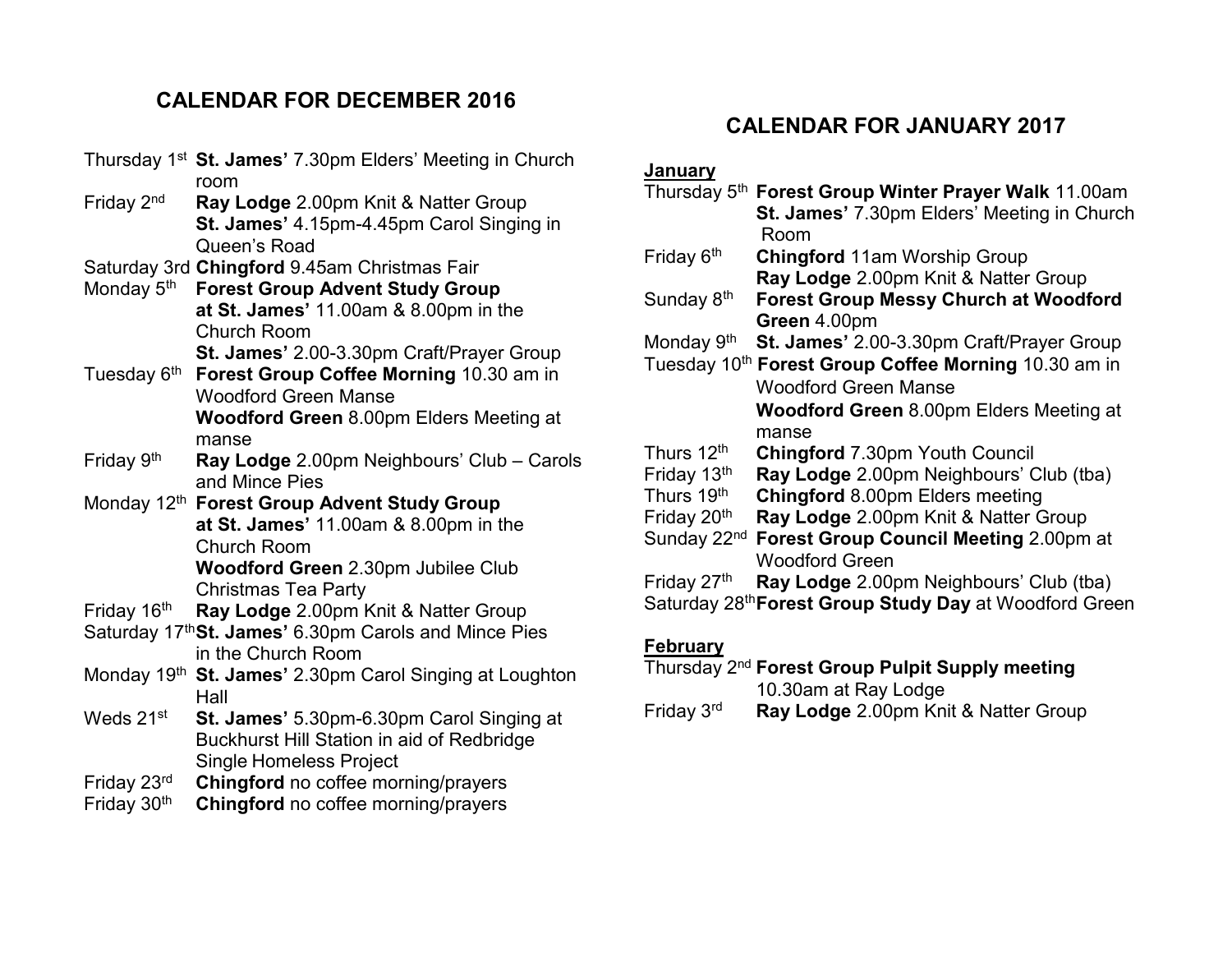# **COFFEE AND CONVERSATION**



**Coffee morning, 10.30 – 12.00 @ Woodford Manse -** come and bring a friend  $\circledcirc$ 

**Year? - New Year's resolutions**

- **December 6 Is Christ in Christmas? January 10 What's going to be new in the New**
- **February 7 (theme?)**



# … is back!!

A fun and creative form of church, for families, everybody young and old and in the middle!

After a pause of

almost a year, where we have thought and prayed about how to give our family ministry a boost, we have changed location and are starting again: at Woodford Green URC. With this we're hoping to reach out to families of nearby Woodford Green schools and be a better presence within that community. Do come and join us! Every 2<sup>nd</sup> Sunday, 4-6pm



On January 8, February 12, March 12, April 9, May 14, June 11, July 9, (none in August), September 10, October 8, November 12, December 10.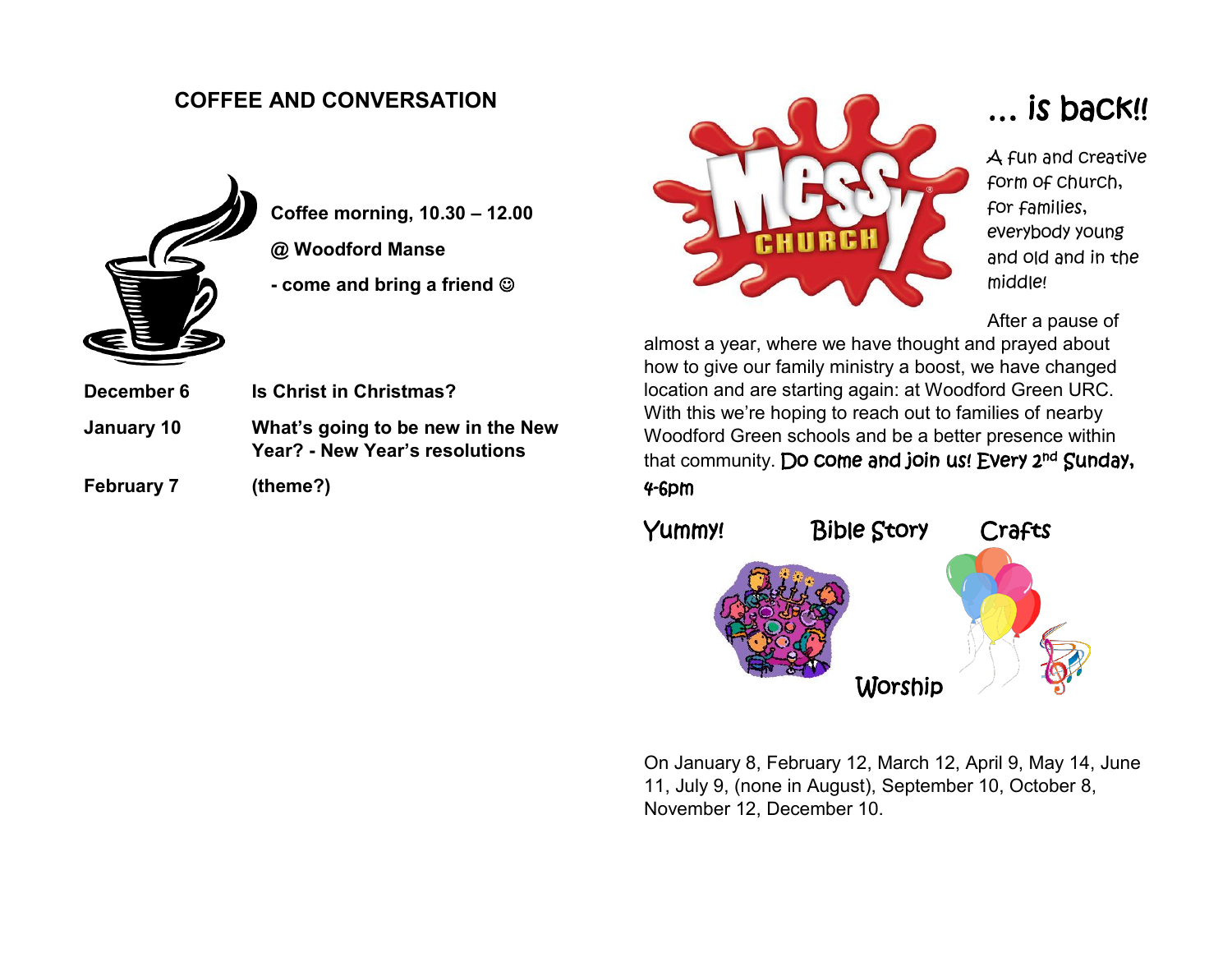# **FOREST WORSHIP GROUP**



The Forest Worship Group consists of members of all 5 churches who meet to prepare worship services during the week, which are distinctly different from what we do on a Sunday morning.

Please do come to our next services and mark them in your diary:

**November 24, 7.30pm at Woodford URC**: Worship to reflect on the end of the Church Year

**January 5 2017, 11.00am Prayer Walk** to greet the new calendar year, finishing with soup lunch @ Woodford Manse

**March 5, 7.30pm** (with a Lent theme)

**April 27, 7.30pm** (with a "new life"/Easter theme)

**June 29, 11.00am** outdoor worship; songs of praise

# **HOLDING PALESTINE IN THE LIGHT**

A month ago academics, church leaders, a rabbi and a retired diplomat spoke at an event in Lichfield Cathedral titled 'Holding Palestine in the Light'. The cathedral's Facebook page was instantly deluged with abusive allegations of antisemitism, some accusing it of holding a 'hate fest'. Now the largest Jewish group in the UK that supports rights for Palestinians has partnered with Christian organisations and prominent individuals to commend the event organisers and uphold the right to advocate for Palestine. Jews for Justice for Palestinians (JfJfP) spokesperson Naomi Wayne said: "It is not anti-Semitic to point out when a nation state – in this case Israel – breaks international law and deprives an occupied people of their basic human rights." The full text of the statement follows.

#### JEWS AND CHRISTIANS FOR FREE SPEECH ON ISRAEL AND PALESTINE

We, Christians and Jews who advocate for justice for Palestinians, would like to put on record our admiration for the Dean of Lichfield, with a group of local Christians from other churches, in hosting the festival 'Holding Palestine in the Light' in Lichfield Cathedral last month, despite opposition from some quarters. We regret the intemperate attacks to which the hosts were subjected. The language used and the opinions expressed would be rejected by many – including many Jews – in this country.

There were Jews among the members of a group from Liverpool, twinned with the West Bank village of Bil'in, who delivered an exhibition of Palestinian children's photos to Lichfield Cathedral for the festival.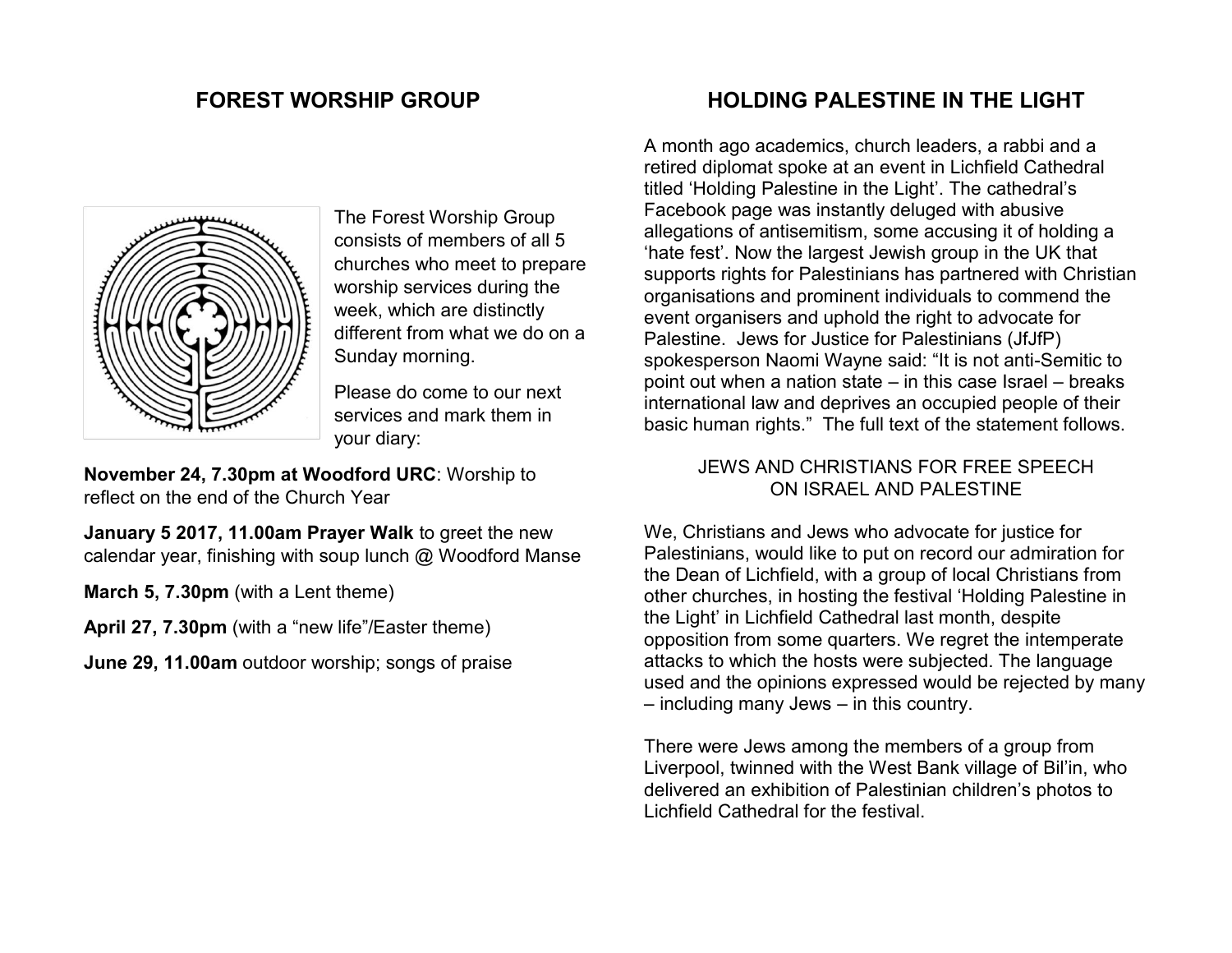The founding chair of the Edinburgh Liberal Jewish Community was moved to send a message of support saying: "Many Jews, including many in religious communities like ours, welcome discussions like this conference." We find it disquieting that the Lichfield conference has been seized on by those who seek to silence criticism of Israeli policies.

The Israeli government's near half century occupation, with its appropriation of Palestinian land and resources for Israeli use, and its abrogation of Palestinians' basic human rights, is conducted in direct contravention of several international laws including the Fourth Geneva Convention.

All around us there are attempts to equate criticism of Israeli government policies with antisemitism. This form of censorship seeks to halt legitimate discourse about the history and politics of Israel and Palestine. Whether we are Christians or Jews – secular or observant – our core values are ultimately based on the Hebrew scriptures as well as the values of the Enlightenment.

". . . let justice roll down like waters and righteousness like an ever-flowing stream." Amos 5, v 24.

The oppression of Palestinians by a succession of Israeli governments is neither just nor righteous and it is not antisemitic to point this out, to speak truth to power. It is our duty as Jews, as Christians – indeed as citizens – to work for a just peace for all in Israel-Palestine.

[Jews for Justice for Palestinians,](http://jfjfp.com/) [Kairos Britain,](http://www.kairosbritain.org.uk/) [Amos](http://www.amostrust.org/)  [Trust,](http://www.amostrust.org/) [Friends of Sabeel UK,](http://www.friendsofsabeel.org.uk/) Bishop Richard Llewellin

© Free Speech on Israel 2016

# **NOTES OF MEETING AT CHINGFORD**

#### **Church Meeting 6th November**

22 Members present, 1 apology, Minister in the chair

Minutes of 9<sup>th</sup> October agreed and no matters arising Malcolm Smith re-elected as an Elder and Church Secretary for a further 4 year term.

The Minister circulated a paper based on the discussion at Elders on October 20<sup>th</sup> following the Forest Group Day on 8<sup>th</sup> October. The main conclusions were

- We do not believe the time is right to close four churches and focus in one place. We believe the church is the people and buildings should remain open to engage with the people in each place and seek to address the needs of each community. However, as some years have passed since the Group's inception, we believe the question of the purpose of the Group as a whole now needs further reflection. Individual churches have Mission Statements – we need one for the Group as a whole as well as a Group Constitution. Chingford has a Mission Statement – is it adequate?
- The motive for being in a Group has been the enabling of shared ministry. There is much that we treasure in the Group but reconciling being an individual church with membership of the Group has been difficult – how do we keep the home fires and the children's work burning and yet do things together and share properly?
- We appreciate the move to provide other shared Forest Group services not on Sundays. We would welcome further exploration of the idea of a Buildings Team and a Finance Team covering the whole Group. We would like the five churches to circulate membership lists. In answer to questions Revd Richard Mortimer said that Synod was still involved in restructuring, which was taking longer than originally expected. Consequently Synod was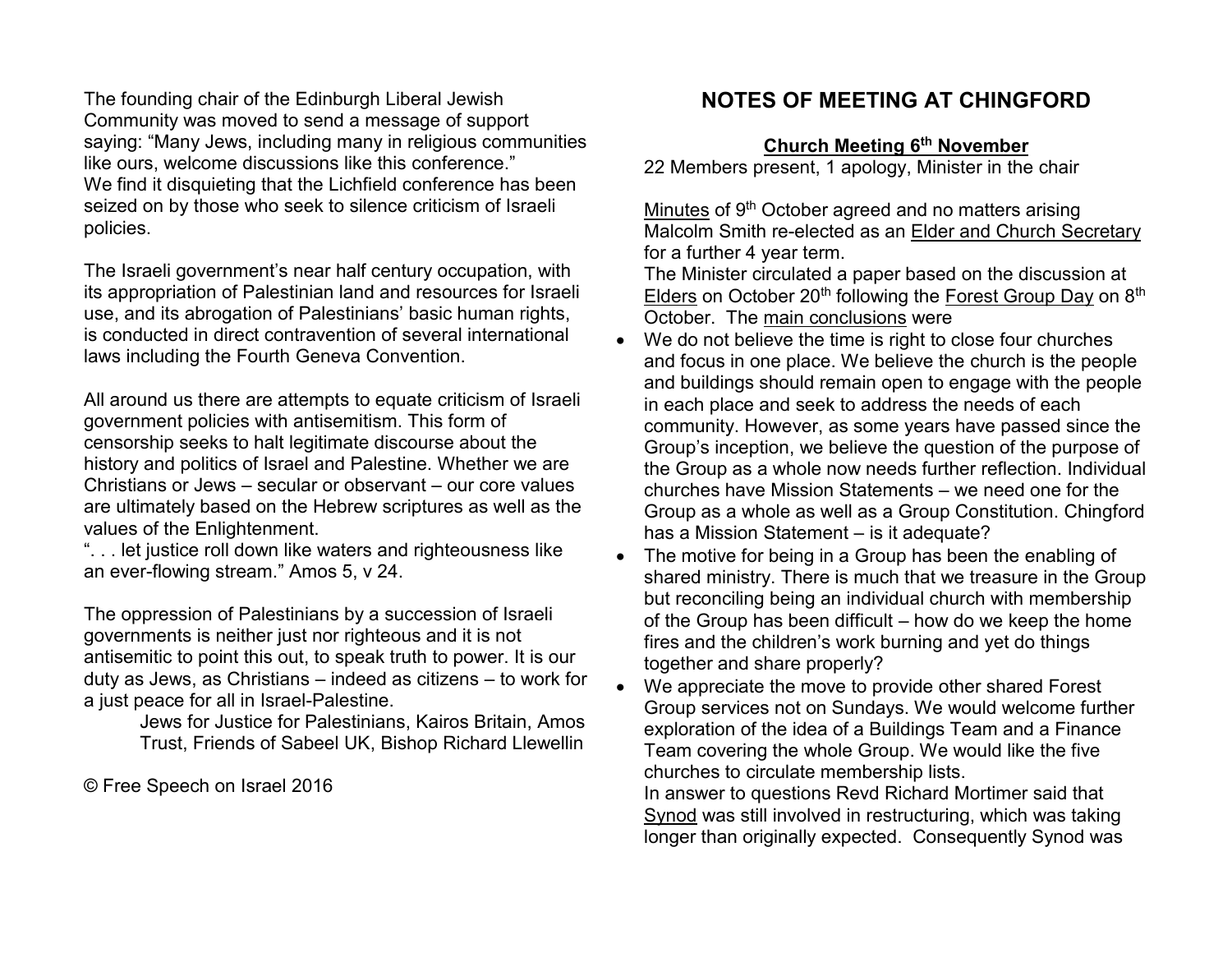leaving groups like the Forest Group to continue with their business without interference. Involvement would come on reassessing ministry for the Forest group when Richard retires in 2017.

Richard also outlined the position regarding the proposed amalgamation of Highams Park church with Woodford Green, which was not known about on 8<sup>th</sup> October. Malcolm Allard commented that Messy Church was relocating to Woodford Green from January and that Pilots will also need to relocate from Highams Park to Woodford Green.

All churches now needed to engage in social media as part of their outreach

Revd Jane Mortimer said that in her experience all five Forest Group churches were very welcoming and it would be a shame to lose the care given my members of the congregation to those who attended services.

The Young People support a continued youth provision at Chingford and have elected Gabrielle Morris as their representative at any meetings

The way forward is to review Chingford's mission and outreach and agree the role of the Forest Group for the future.

It was reported that Daphne Stothard is moving to a care home in Chelmsford

Next Church Meeting 27<sup>th</sup> November to elect 4 Elders and 2 Forest Group representatives and any other urgent business.

# **27TH CHINGFORD SCOUT GROUP**

The Scout Group celebrated its 90<sup>th</sup> Anniversary on 6<sup>th</sup> October and this will be commemorated at a weekend of activities on the 18th/19th February 2017

#### Extract from Honours Book re Beavers

Leaders: 1984/2015 Malcolm Smith 84/86, Carole Cressy 86/89, Margaret Thorne 89/93, Ron Cooper 93/98, Jenny Winn 99/13, Malcolm Smith 13/15 Achievements: Won District Road Safety 1989, won St Ivel Design competition 2007, won District Fun Day 2013 & 2015 Restarting Beaver Colony – date awaited

#### Scout News

Daniel Moriarty – following the Chief Scout's award Daniel has now been awarded the Petchy Young Persons award and we have a grant of £250 to spend on the Scouts. Badges gained by Scouts so far this term 3 Expedition Challenges, 1 Adventure Challenge, 1 Personal Challenge (Expedition Challenge hike), 2 Team Work (incident hike), 3 Nights Away (Danemead Fun Camp), 4 Emergency Aid (1<sup>st</sup>) aid evening), 5 Year badges, 2 Artist, 4 Creative, 1 Hobbies, 5 Model maker, 1 Music, 5 Photographer (Creative Challenge evening), 9 Digital badges (Digital Skills evening with laptops etc) 1 Skills (Skills Challenge evening), 1 Air, 1 Martial Arts, 2 Nautical, 1 Paddle sports, 1 Water (outside activities)

Congratulations to all the young people achieving their goals.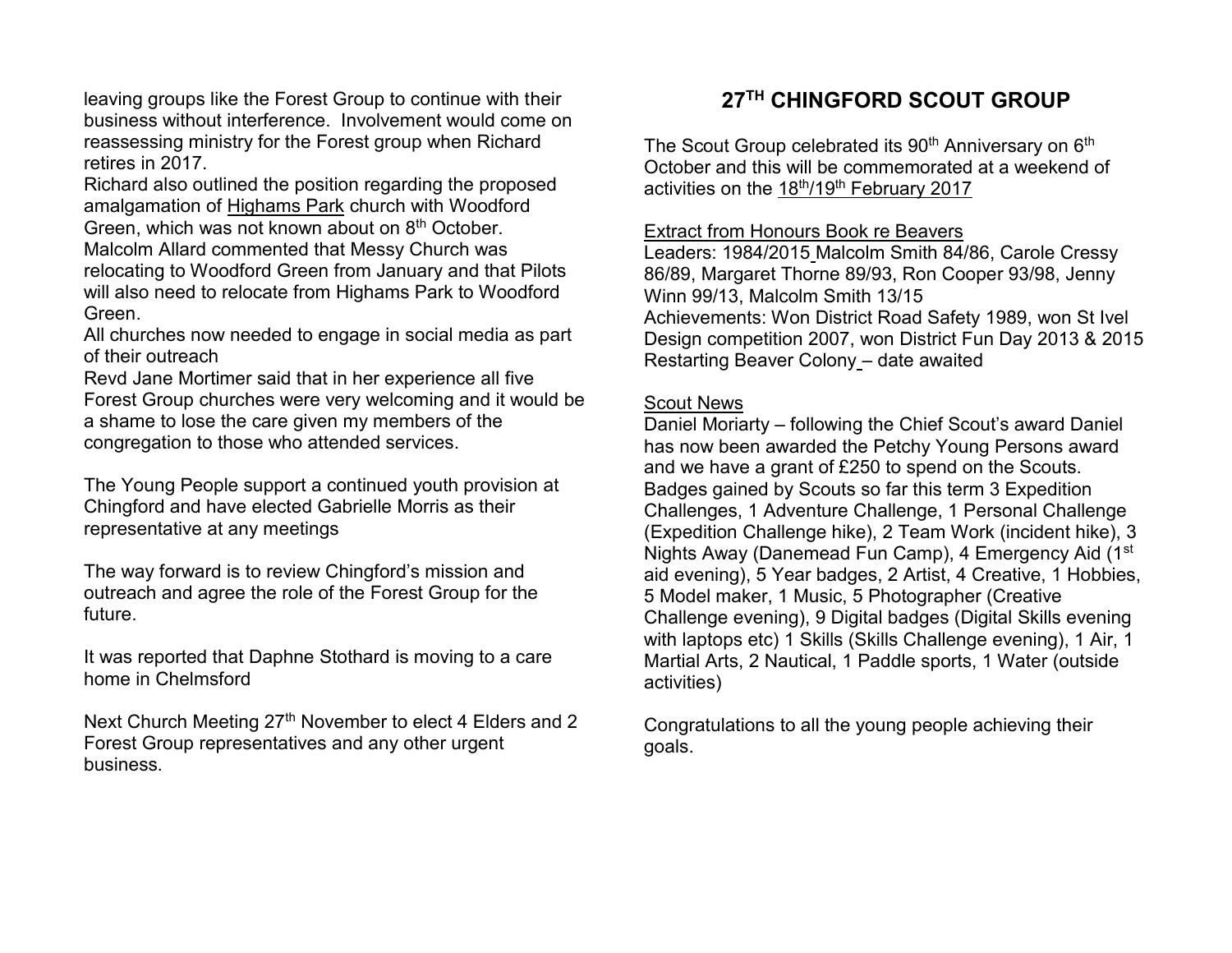## **HIGHAMS PARK NEWS**

#### **Prayer Partners**

| Pam<br><b>Francis</b> | <b>Bernice</b><br><b>Richard</b> | Joyce<br>Helen | Kay<br>Helen |
|-----------------------|----------------------------------|----------------|--------------|
|                       |                                  |                |              |

Please speak to your prayer partner and see if there are any specific things they would like to pray for. Or if possible, why not arrange a time to pray together during the month. Please also pray for past members and friends.

If you would like a Prayer Partner please let Helen know so that

you can be added to the list.

Happy Birthday greetings go to Bill on the 2nd of December and Pamela Hayles-Downe on 8th, Doris J on 22nd, Richard on 28th and Helen L on 30th of January.

#### **REFLECTION**

Antony, a second-century monk, had one ambition to make the most of God's gift: to be better at this thing called life! Therefore he visited much, was a courteous and considerate guest, and sought out only the best in the people he met. He learned patience from one, gentleness from another, loyalty from a third . . . and so on. Along the way he became known as "God's friend."

I imagine if someone knocked on my door, or yours, looking to learn from our best qualities, we might come to call them friend as well – after we got over the shock of someone thinking we were worth learning from!

#### *Thanks to The Friendship Book of Francis Gay*

#### **STORIES FOR CHANGE BANGLADESH**

Across the developing world, rural women play a crucial role in agriculture and farming. Bangladesh, where women exceed 50 percent of the agricultural labour force, is no exception.

So it's no surprise that much of Food and Agriculture Organisation of the United Nations's (FAO) work in the country has focused on supporting rural women farmers across a variety of sectors. This work includes aquaculture, crop and dairy farming, all of which are featured in a FAO video*, [Women Farmers of Bangladesh](http://www.fao.org/gender/gender-home/gender-resources/gender-videos/gender-videosdet/en/c/414061/)*.

Shipra Bagchi, whose story is featured in the video, is a shrimp farmer from the village of Baniakhali in Bagerhat, a district of the Khulna division in south western Bangladesh.

When she first started shrimp farming twenty years ago, Shipra had less than a tenth of a hectare of land. She recalls how difficult it was to make ends meet in those days. "At that time, this whole area was inundated. Rice cultivation wasn't possible." She remembers that people used to survive by picking water lilies. And Shipra herself struggled with her new endeavour. "Earlier, I didn't know the good practices of shrimp farming."

Thanks to a project implemented by FAO and the Ministry of Fisheries and Livestock, with support from the Standards and Trade Development Facility, Shipra received training in key skills and techniques for improved and increased shrimp production: "How to enhance shrimp production, the benefit of the nursery and the use of PCR certified seeds, correct doses of lime, etc."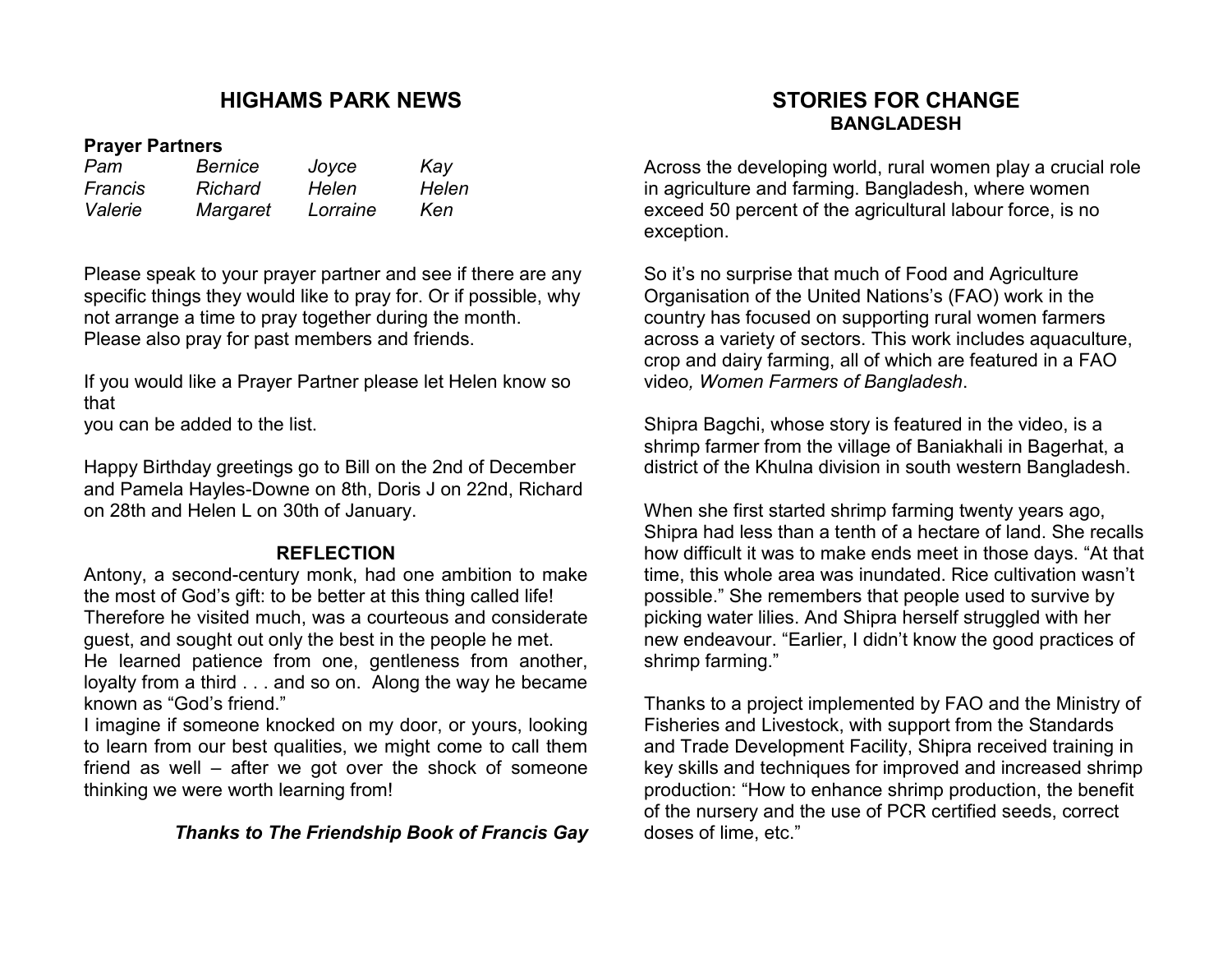#### **ST. JAMES' CHURCH MEETING NOTES OCTOBER 2016**

Our October Meeting was chaired by Revd. Richard Mortimer and was attended by thirteen people. Before the Meeting began we stood in memory of Dorothy Marriott who had passed away on 8th October and will be sadly missed.

We began by exchanging news of the church family before moving on to other matters.

Roger Neville presented the accounts for the last year and a budget for 2017. We agreed that our contribution to the M&M Fund should be the same as last year. It seems a new electicity cable will have to be relayed from the end of the church driveway to the front of the church, and upgrading of the solar panel invertors is also necessary to make them more efficient. Hopefully, this will result in more electricity being generated to help with church funds.

Those of us who had attended the Forest Group Day on 8th October gave some feedback, but further deliberations will have to take place as we seek to see our way forward within the Forest Group. Two Elders will attend a follow-up meeting at the Woodford manse on the evening of November 28th to continue this discusssion.

The *Faith Pictures* course which is being held after some church services in the autumn is being enjoyed by those who attend, and the last one will be after the morning service on 20<sup>th</sup> November when we will welcome some people from the other Forest Group Churches for a joint discussion about the course.

The leaflet produced by Church Build entitled, *Is Your Church a Millstone or a Springboard?* had been considered and we all agreed that St. James' is a welcoming place to our eyes, but maybe we should ask some of the other users of our premises what they think!

Revd. Richard Mortimer and I attended a Churches Together Meeting at the Baptist Church on 3rd October, with representatives from the Baptist and Anglican churches present. News from each of our churches was shared and plans for the pre- Christmas Commuter Outreach at the station discussed. It is good that we can work together as Christians in the local community even if our ways of worshipping are different and we may hold a variety of Christian beliefs. We were told at our Church Meeting that the ecumenical Buckhurst Hill Money Advice Service is being well used and is in need of more volunteer advisers.

People were reminded about filling shoe boxes for *Operation Christian Child* again this year and to bring their boxes to church by Sunday 27<sup>th</sup> November.

Dates for Carol Singing in December were confirmed: Friday 2<sup>nd</sup> in Queen's Road, Buckhurst Hill as part of the pre-Christmas Festival there, at Loughton Hall Care Home on Monday 19th at 2.30pm and at Buckhurst Hill Station on Wednesday 21st from 5.30-6.30pm, in aid of Redbridge Single Homeless Project. Please come to help with the singing, if you can.

*Isabel Bala*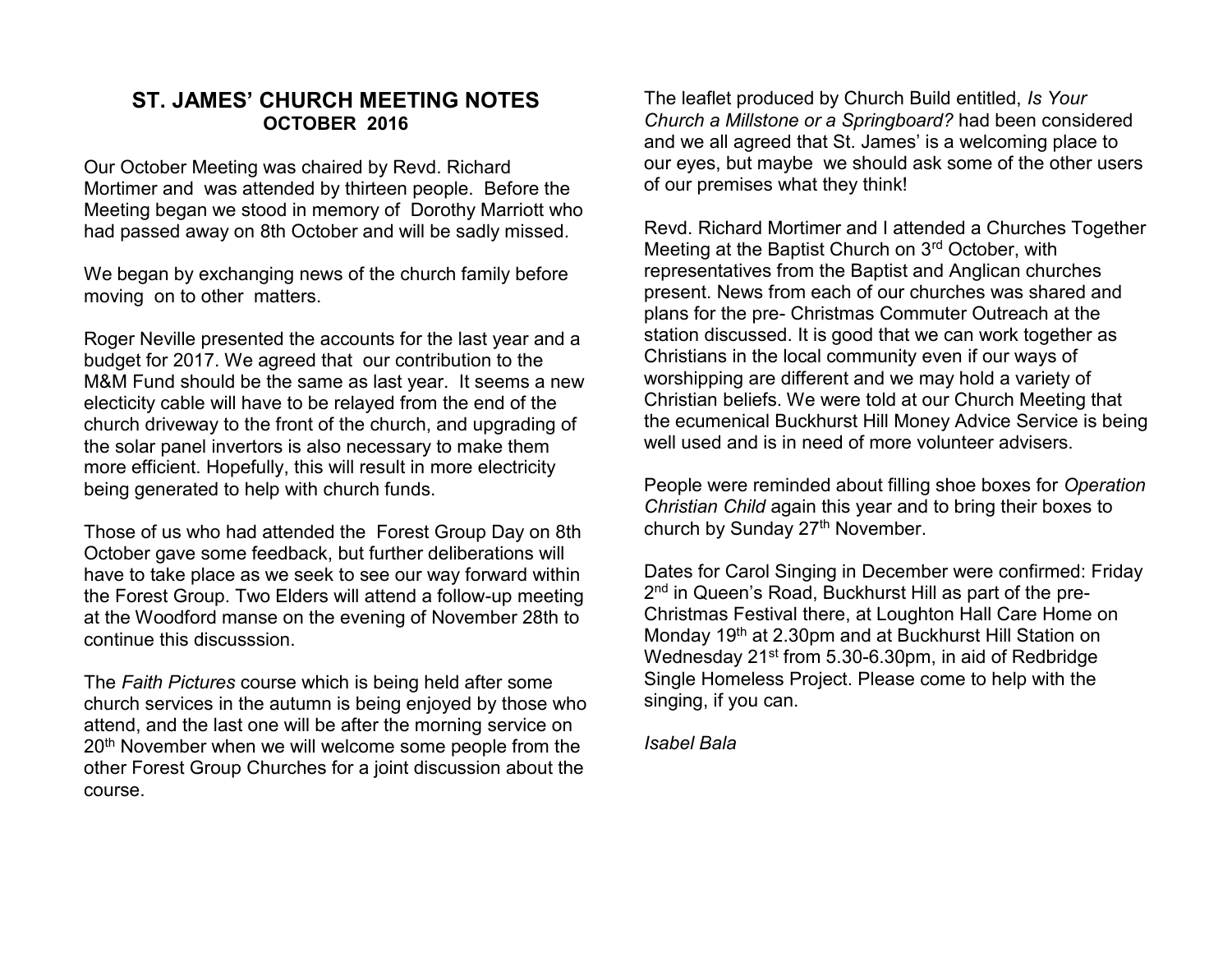#### **REMEMBERING DOROTHY MARRIOTT**

I first met Dorothy Marriott, who died on the 8<sup>th</sup> October, in the early 1990s when paying a rare visit to church. She was being given a lift by my grandfather, and I was thinking of coming back to church on a permanent basis and it was Dorothy's kind words that cemented it for me. Eventually it would be me giving Dorothy lifts to church, either to services or to social events. I would become Dorothy's Elder and thus a great friendship would be struck up.

Dorothy was youthful in her outlook, generally very positive and could always see the funny side of things. She never took herself too seriously and had many friends. Above all she had such a zest for life.

For many years she lived in Hurst Road and then moved on to Dene Road just over 10 years ago as the big house in Hurst Road was becoming too much to manage. She was a widow of many years standing and had one son, Martin and a number of grandchildren who she would often speak about to me. She also had an older sister who lives down in Devon.

As she was alone one year when we were up at Rous Road for Christmas we invited her for Boxing Day, along with my mum's aunt. A great day was had by all, playing games and eating, generally having a good time.

Dorothy would often spend one day a week going up to Barts Hospital to help out there; a sign of her generous nature. Her friends from the Townswomen's Guild and WI and everyone at church just loved her. She enjoyed going to the theatre, reading and going out for a meal.

Dorothy was also my quiz marker for a number of years. She would especially enjoy reading the strange answers to

questions! She was also prepared to have a Green Party board outside her house and sit at a polling station for me.

I will miss for her kindness and her laughter, her generosity and that precious twinkle in her eye, and most of all I will miss a very dear friend.

> Steven Neville (St. James')

## **ST JAMES' PRAYER PARTNERS**

Val- Louise, Margaret M. – Steven, Isabel - Marisa, Diane – Graham , Kathleen T. – Eileen *Jesus, you came at an inconvenient time- nothing was ready, noone was ready. Nothing was proper. Nothing was prepared. Nothing was right, according to our way.*

*And yet you came right then, right there; no room for you to be received - and yet you came.*

*And still you come at inconvenient times - when we are busy or distracted,*

*when we are tired or confused, when we are sorting our homes, our work, our church, our lives And struggle for time to focus on you.* 

*You come in inconvenient ways - no baby in a manger, no angel chorus overhead,* 

*but unannounced, overlooked and often ignored in the people and places we see every day.*

*Jesus, you are here. May we make room for you.* 

 *Karen Campbell*